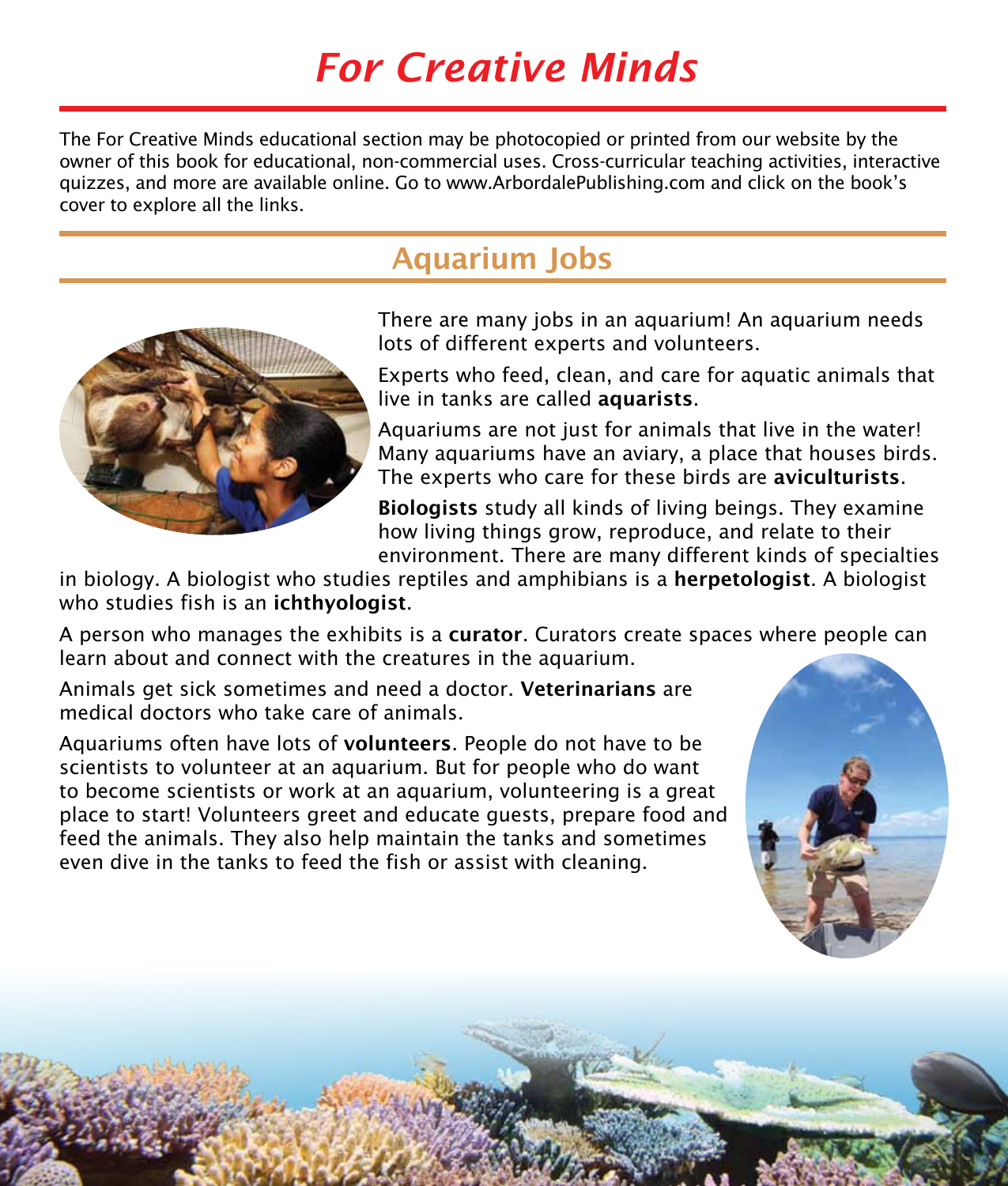## Match the Animal

- 1. This endangered bird cannot fly in the air. Instead, it dives, swims, and waddles to get around. Chicks are covered in gray fluff that turns into sleek, black-and-white feathers by adulthood. This bird is named for the continent on which it is found.
- 2. These playful and intelligent mammals have four flipper feet that allow them to move easily in the water and on land. They live mostly along the Pacific coast from southern Canada all the way to Mexico. A separate group lives in the Galapagos Islands. These animals live in large groups and rest by making a raft where they gather together and float on their backs.
- 3. This giant mollusk has eight legs and a lifespan of only 3 to 5 years. It is one of the most intelligent species of animals in the world and its brain is the largest of all invertebrates (animals without a backbone or spinal cord). It lives in the coastal waters of the northern Pacific Ocean and grows to about 16 feet (5m) in length.
- 4. This reptile has a hard shell and can weigh up to 100 pounds (45kg). It lives near the coast in the western Atlantic Ocean and the Gulf of Mexico. Due to pollution and hunting, this animal is critically endangered.
- 5. This giant animal is the world's largest fish. It lives in tropical and temperate water all around the world. It is a filterfeeder that eats mostly plankton. This fish is a slow mover and swims about as fast as a human walks—roughly 3 miles (5km) per hour!

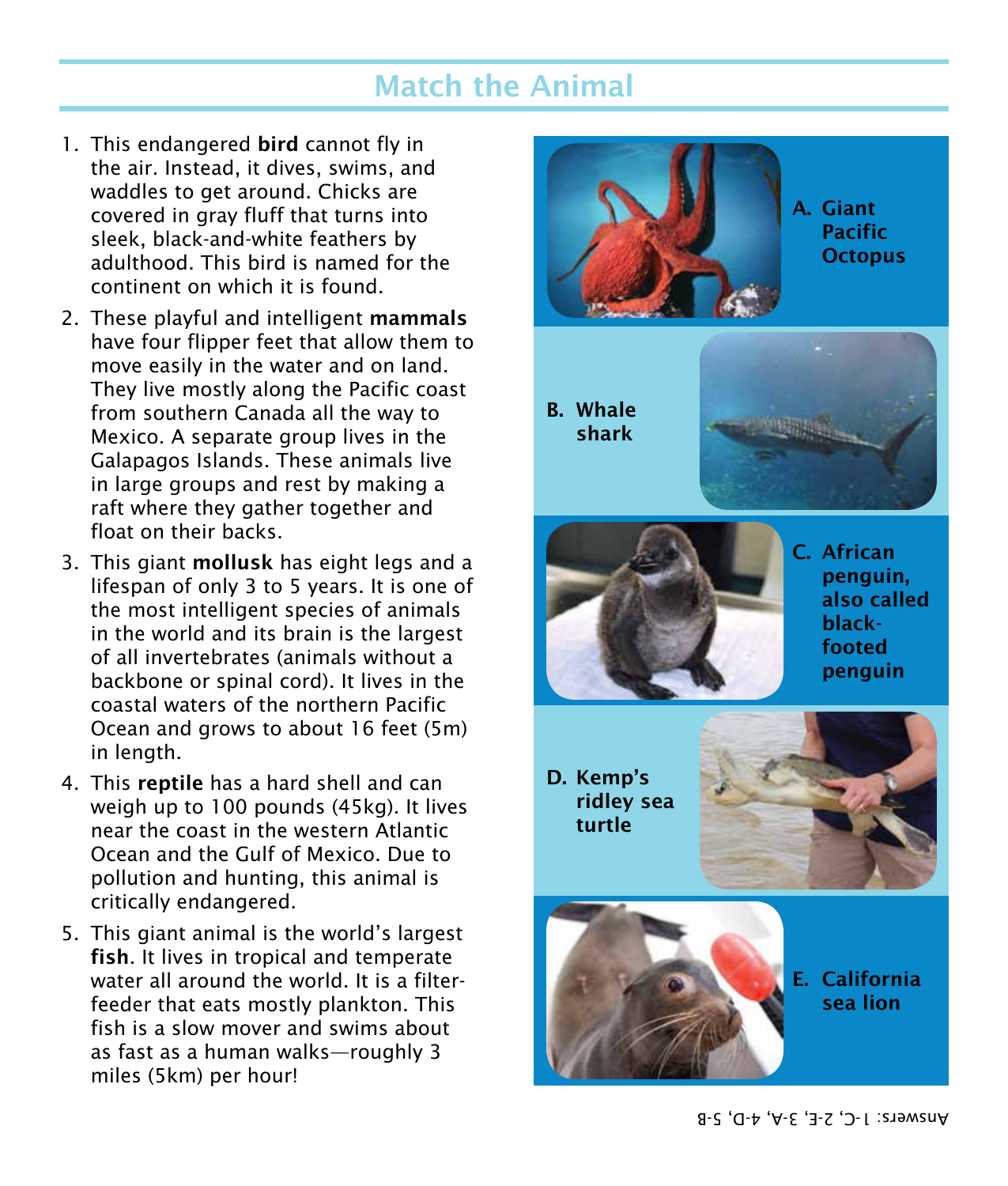Answers: 1-True. 2-False: Dolphins and whales breathe air and are mammals, not fish. 3-True. 4-False. The blue whale is a mammal, not a fish. The largest fish in the world is the whale shark. The biggest whale shark ever measured was 40 feet (12.2 meters) long. 5-True. 6-False. Most sharks live in salty oceans and seas, but there are five freshwater shark species in Southeast Asia and Australia. 7-True. The Atlantic sailfish can reach speeds of 70 miles (110km) per hour. 8-True. 9-False. 10-False. Aquariums also keep birds, snakes, and animals riom many different habitats all around the world.







- 9. In order to volunteer at an aquarium, you need a college degree in science.
- 8. Ocean sunfish can lay more than three million eggs each spawning season.
- 7. The fastest fish in the world can swim nearly as fast as a cheetah can run.
- 
- 
- 6. All sharks live in salt water.
- 5. Beluga whales are one of the smallest species of whale in the world.
- 2. Dolphins and whales are a type of fish. 3. There are many different jobs in an aquarium.

4. The blue whale is the world's largest fish.

1. Aquariums work to conserve and protect species that are at risk or endangered.